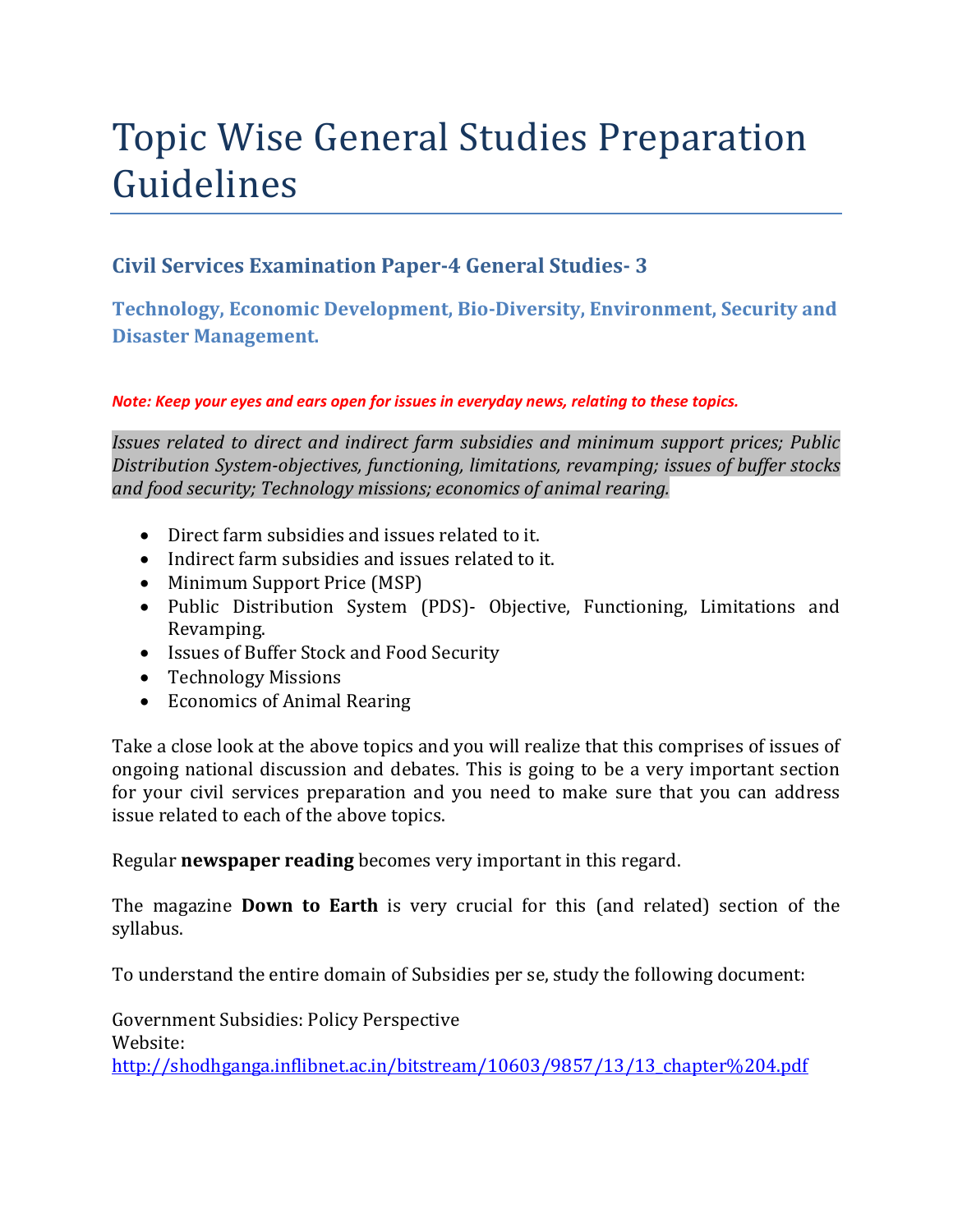For other sub sections, study the following documents:

1- Agricultural Subsidies in India, Boon or Curse Website:

https://pdfs.semanticscholar.org/0f66/056bf608ecc85a2ae445016cde0a6bbaa791 .pdf

2- Agricultural Subsidies in India: An Overview Website:

http://shodhganga.inflibnet.ac.in/bitstream/10603/24887/8/08\_chapter%202.pdf

3- Agricultural Subsidies: Resurgent Interest in a Perennial Debate. Website: https://ageconsearch.umn.edu/bitstream/229968/2/09- Madhur%20Gautam%20-%20Keynote-01-n.pdf

4- Multiple Problem with Minimum Support Price (MSP) System Website:

https://www.equitymaster.com/diary/detail.asp?date=07/11/2018&story=5&title =The-Multiple-Problems-with-the-Minimum-Support-Price-MSP-System

5- Will Increasing Minimum Support Price (MSP) cure Indian Agriculture Website: https://www.epw.in/engage/article/increase-minimum-support-pricecure-all-ills-indian-agriculture

6- The Indian Agricultural Sector: Investments, Growth and Prospects Website: https://www.ibef.org/download/Agriculture-Sector-04jan.pdf

7- Challenges in Achieving Food Security in India Website: https://www.ncbi.nlm.nih.gov/pmc/articles/PMC3481742/

This document gives you historical background to Food security and PDS in India http://shodhganga.inflibnet.ac.in/bitstream/10603/214631/9/09\_chapter%201.p df

8- Food Security and Targeted Public Distribution System Website: http://egyankosh.ac.in/bitstream/123456789/31774/1/Unit-5.pdf

9- Public Distribution System and Food Security Website: http://egyankosh.ac.in/bitstream/123456789/19685/1/Unit-21.pdf

10- Food for Action: On Food Security in India Website: https://www.thehindu.com/opinion/editorial/food-for-action-on-foodsecurity-in-india/article19452387.ece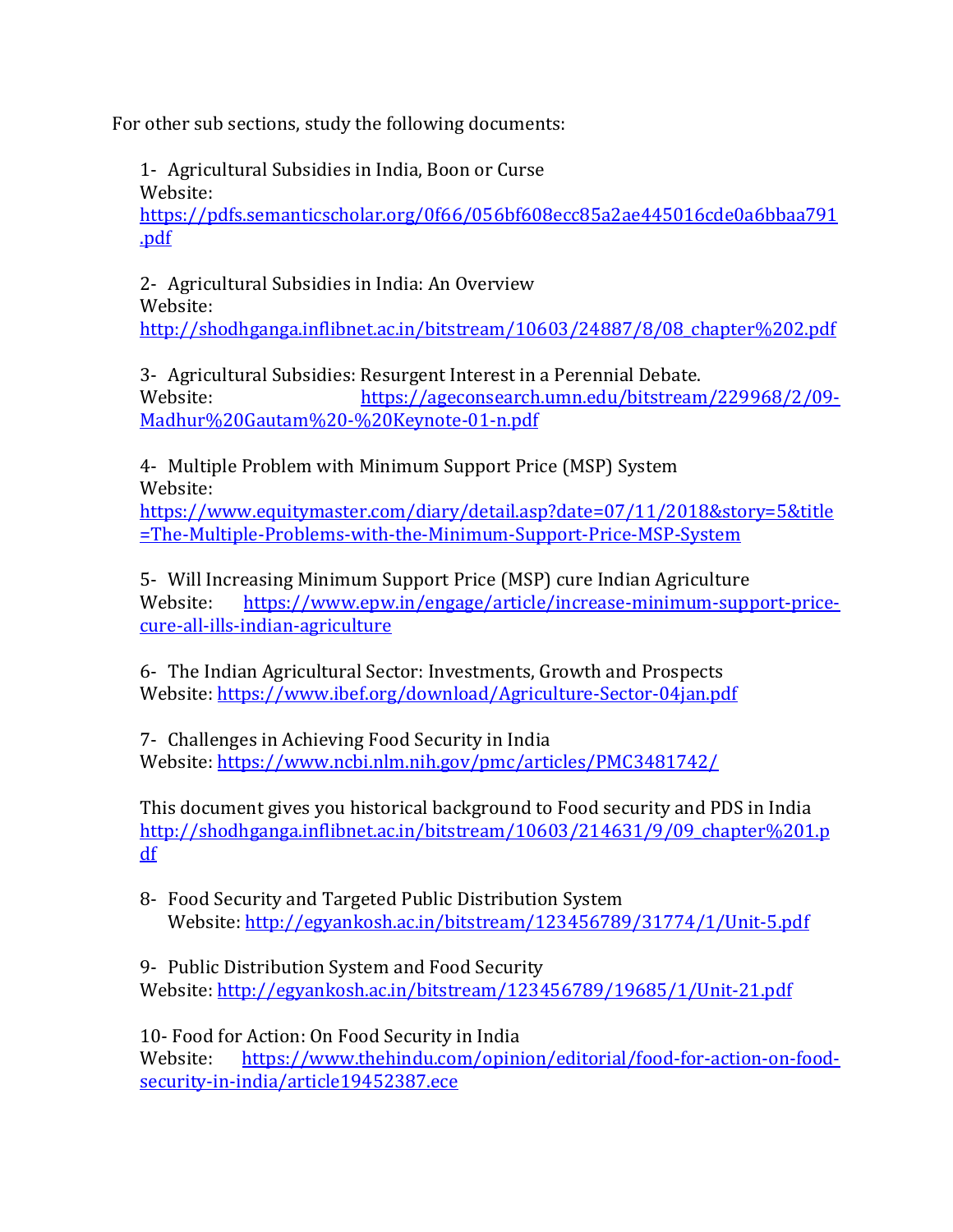11- Available, Accessible but not Stable

Website: https://www.thehindu.com/opinion/op-ed/available-accessible-but-notstable/article24081864.ece

12- For nutrition Security: On Undernourishment

Website: https://www.thehindu.com/opinion/editorial/for-nutritionsecurity/article24247788.ece

13- Solving Food Challenges with More Research

Website: https://www.thehindu.com/opinion/op-ed/solving-food-challenges-withmore-research/article19752958.ece

14-Policies for Food Security in India

Website: http://shodhganga.inflibnet.ac.in/handle/10603/214631

In terms of what needs to be done to improve upon in the farm sector, download the following presentation, from the link given below

15- Farm Revenue and Sustainability: An Indian Perspective. (just have a cursory look at the data, pay attention to the points of suggestions) Website: https://farmer.gov.in/iaof/Presentations.aspx (Refer other relevant presentations from the above link)

For Basics of Animal Husbandry, study the following

16- Website: http://download.nos.org/srsec314newE/PDFEL33B.pdf

Significant Articles

17- Livestock, a lifeline for small farmers. Website: https://www.thehindubusinessline.com/opinion/livestock-a-lifeline-forsmall-farmers/article21328347.ece1

18- Livestock Rearing: Key to Poverty Reduction Strategies Website: https://www.thehindu.com/opinion/op-ed/Livestock-rearing-mdash-keyto-poverty-reduction-strategies/article16550383.ece

Regarding Technology Missions, you can find the necessary information on **Ministry of Agriculture Website.**

The following will cover a lot of varied sections from this topic.

1- Raising Agricultural Productivity and Making Farming Remunerative for Farmers.

Website: https://niti.gov.in/writereaddata/files/document\_publication/RAP3.pdf